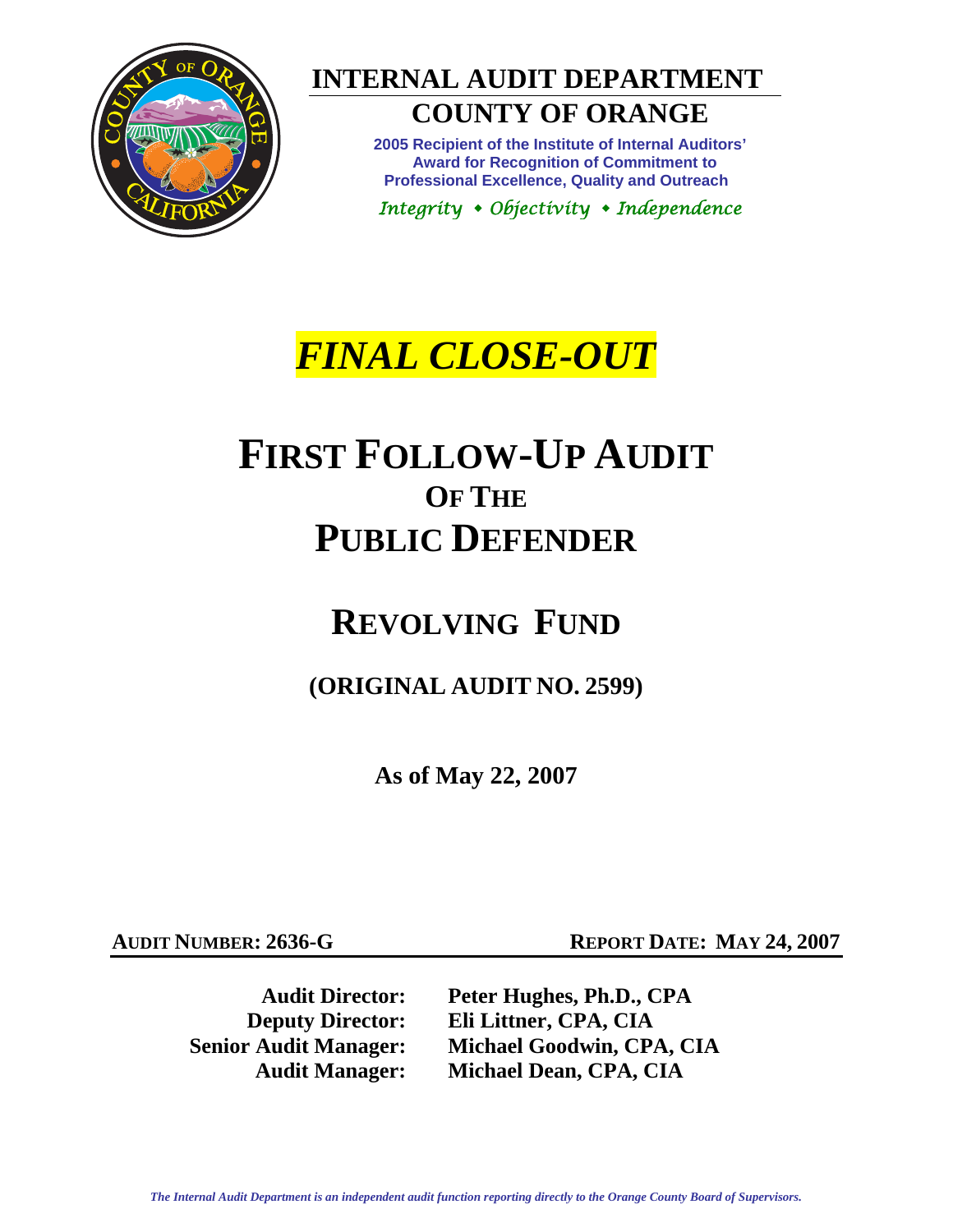### *Final Close-Out*

#### **First Follow-Up Audit of the Public Defender Revolving Fund**

### **Original Audit No. 2599**

#### **As of May 22, 2007**

#### **TABLE OF CONTENTS**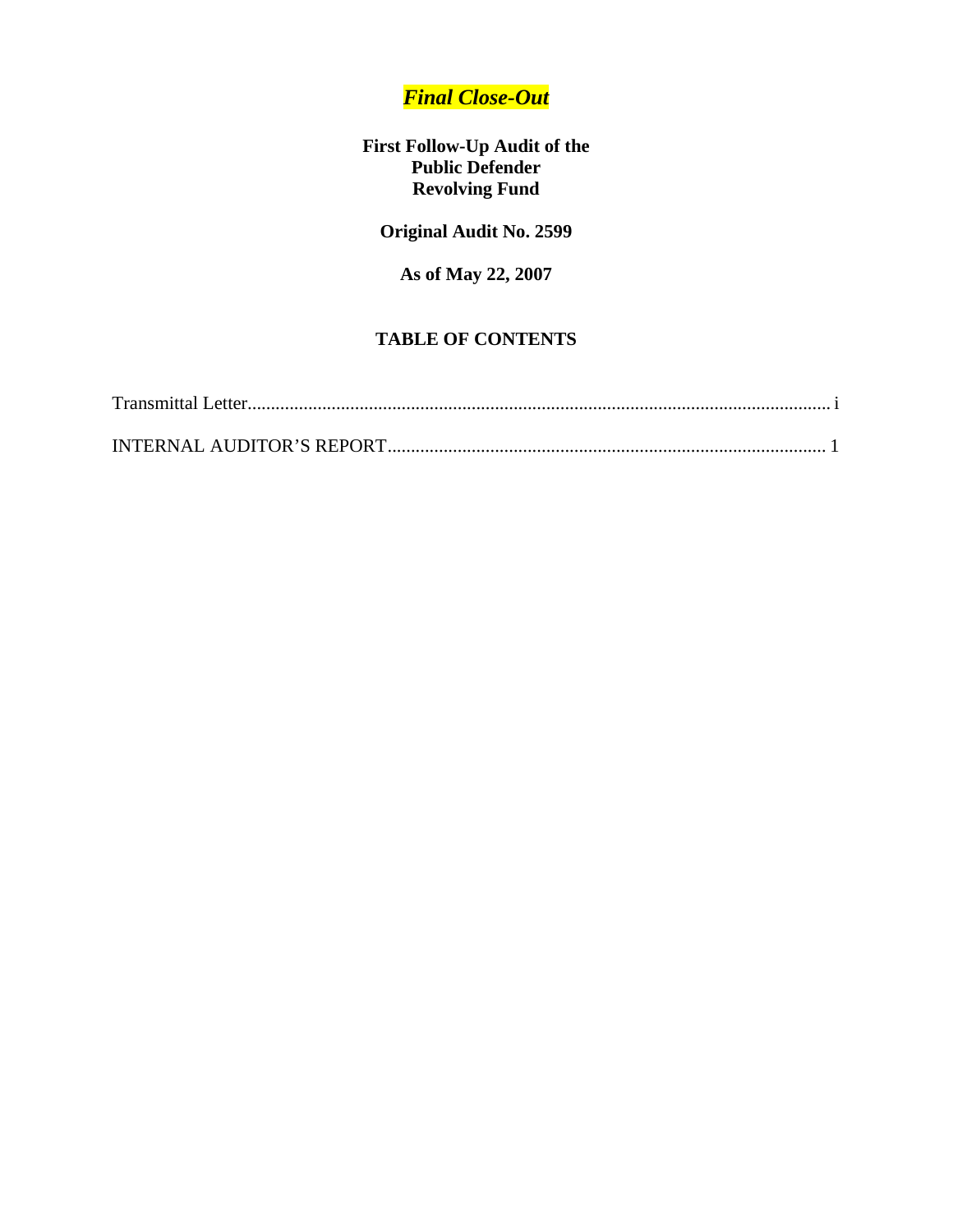<span id="page-2-0"></span>

## COUNTY OF ORANGE  **INTERNAL AUDIT DEPARTMENT 2005 Recipient of the Institute of Internal Auditors'**

 **Award for Recognition of Commitment to Professional Excellence, Quality and Outreach** 

### *Integrity Objectivity Independence*

**Office of the Director DR. PETER HUGHES** Ph.D., MBA, CPA, CIA, CFE, CITP

> MAILING ADDRESS: 400 CIVIC CENTER DRIVE WEST BUILDING 12, ROOM 232 SANTA ANA, CALIFORNIA 92701

TELEPHONE: (714) 834-5475 FAX: (714) 834-2880 EMAIL: peter.hughes@ocgov.com WEBSITE: www.ocgov.com/audit/

Audit No. 2636-G

 **ELI LITTNER MICHAEL J. GOODWIN ALAN MARCUM AUTUMN MCKINNEY CPA, CIA, CFE, CFS, CISA CPA, CIA MBA, CPA, CIA, CFE CPA, CIA, CGFM, CISA DEPUTY DIRECTOR SENIOR AUDIT MANAGER SENIOR AUDIT MANAGER SENIOR AUDIT MANAGER**

#### **Transmittal Letter**

May 24, 2007

TO: Deborah A. Kwast Public Defender

FROM: Peter Hughes, Ph.D., CPA, Directory Internal Audit Department

SUBJECT: First and Final Close-Out Follow-Up Audit of the Public Defender's Revolving Fund, Original Audit No. 2599, Issued July 27, 2006

We have completed a first and Final Follow-Up Audit of internal controls over the Public Defender's Revolving Fund. Our audit was limited to reviewing, as of May 22, 2007, actions taken to implement the seven recommendations in our audit report dated July 27, 2006. The results of our Follow-Up Audit are discussed in the **Internal Auditor's Report** following this transmittal letter. Because satisfactory corrective action has been taken for all seven audit recommendations, this report represents the close-out of the original audit.

Each month I submit an **Audit Status Report** to the Board of Supervisors (BOS) where I detail any material and significant audit findings released in reports during the prior month and the implementation status of audit recommendations as disclosed by our Follow-Up Audits. Accordingly, the results of this audit will be included in a future report to the BOS.

Other recipients of this report:

Members, Board of Supervisors Members, Audit Oversight Committee Becky Juliano, Manager of Administration, Public Defender Foreperson, Grand Jury Darlene J. Bloom, Clerk of the Board of Supervisors